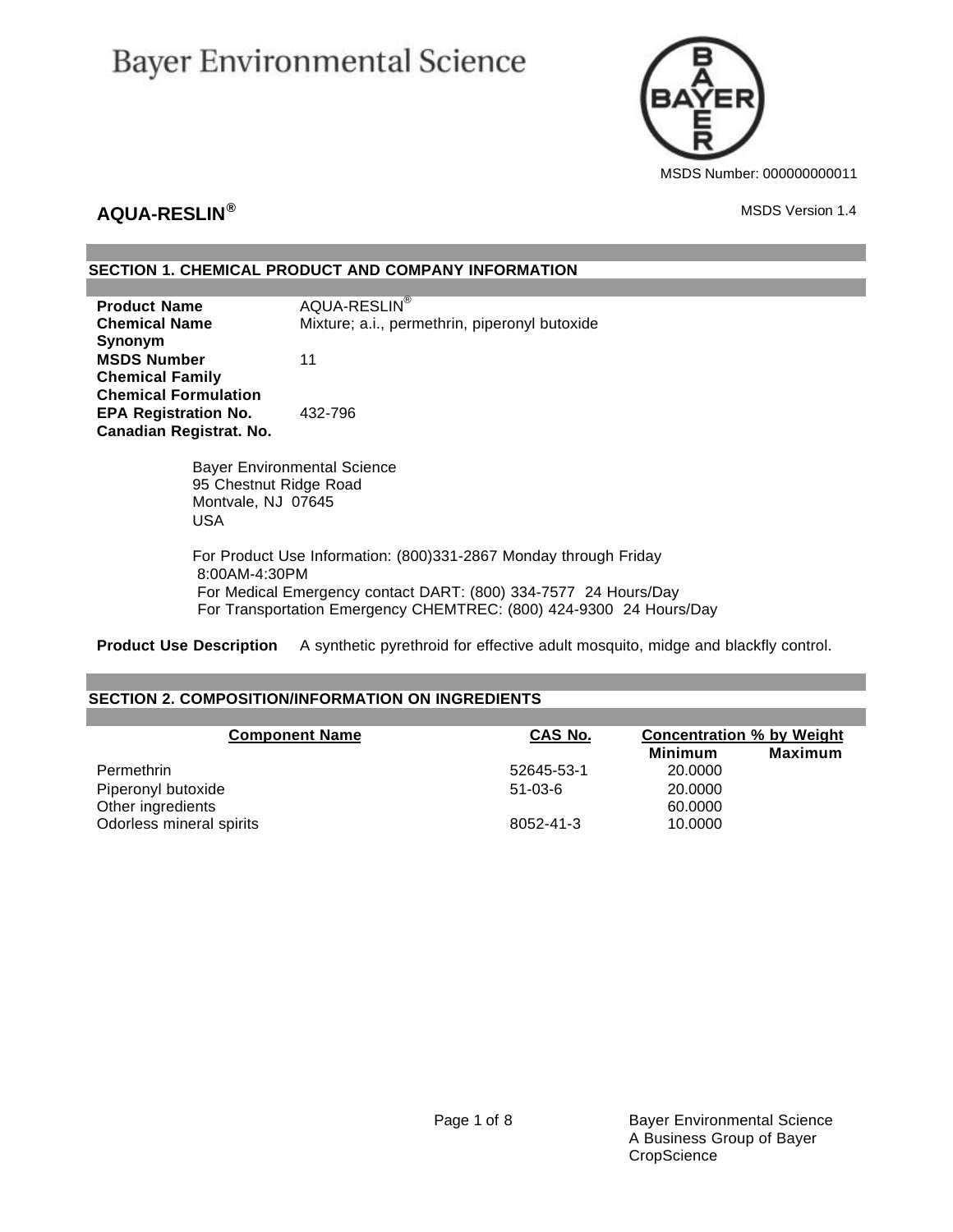MSDS Number: 000000000011 **AQUA-RESLIN<sup>®</sup>** MSDS Version 1.4

#### **SECTION 3. HAZARDS IDENTIFICATION**

| <b>Emergency Overview</b>                      | NOTE: Please refer to Section 11 for detailed toxicological information.<br>Caution. Keep out of the reach of children. Hazard to humans and domestic<br>animals. Harmful if swallowed. Wash thoroughly with soap and water after<br>handling. This product is extremely toxic to fish and aquatic invertebrates. This<br>product is highly toxic to bees exposed to direct treatment of residues on<br>blooming crops or weeds. |
|------------------------------------------------|----------------------------------------------------------------------------------------------------------------------------------------------------------------------------------------------------------------------------------------------------------------------------------------------------------------------------------------------------------------------------------------------------------------------------------|
| <b>Physical State</b>                          | liquid                                                                                                                                                                                                                                                                                                                                                                                                                           |
| Odor                                           | Very mild paint or brake-fluid                                                                                                                                                                                                                                                                                                                                                                                                   |
| Appearance                                     | Cream to tan                                                                                                                                                                                                                                                                                                                                                                                                                     |
| <b>Routes of Exposure</b>                      | Inhalation and ingestion.                                                                                                                                                                                                                                                                                                                                                                                                        |
| <b>Immediate Effects</b><br>Eye<br><b>Skin</b> | May cause slight irritation.<br>May cause slight irritation.                                                                                                                                                                                                                                                                                                                                                                     |
| Ingestion                                      | Harmful if swallowed.                                                                                                                                                                                                                                                                                                                                                                                                            |
| <b>Chronic or Delayed</b><br>Long-Term         | Refer to Section 11 for chronic feeding study in rats under extreme experimental<br>test doses.                                                                                                                                                                                                                                                                                                                                  |

## **SECTION 4. FIRST AID MEASURES**

| Eye                      | Flush eyes with plenty of water. Get medical attention if irritation persists.                                                                                                                                                                                                                                                                                                                                                                                                                                                                                                                                                                                                                                 |
|--------------------------|----------------------------------------------------------------------------------------------------------------------------------------------------------------------------------------------------------------------------------------------------------------------------------------------------------------------------------------------------------------------------------------------------------------------------------------------------------------------------------------------------------------------------------------------------------------------------------------------------------------------------------------------------------------------------------------------------------------|
| Ingestion                | Call a physician or Poison Control Center. Do not induce vomiting. Do not give<br>anything by mouth to an unconscious person. Avoid alcohol. May pose an<br>aspiration pneumonia hazard.                                                                                                                                                                                                                                                                                                                                                                                                                                                                                                                       |
| <b>Note to Physician</b> | This product contains a synthetic pyrethroid and a petroleum solvent. If ingested<br>and vomiting has not occurred, emesis should be induced with supervision. Keep<br>patient's head below hips to prevent aspiration. If symptoms such as loss of gag<br>reflex, convulsions or unconsciousness occur before emesis, gastric lavage<br>using a cuffed endotracheal tube should be considered. DO NOT administer or<br>instill milk, cream or other substances containing vegetable or animal fats which<br>enhance absorption of lipophilic substances. If localized paresthesia develops,<br>the site should be thoroughly washed with soap and water. Cold cream can be<br>applied to diminish the effect. |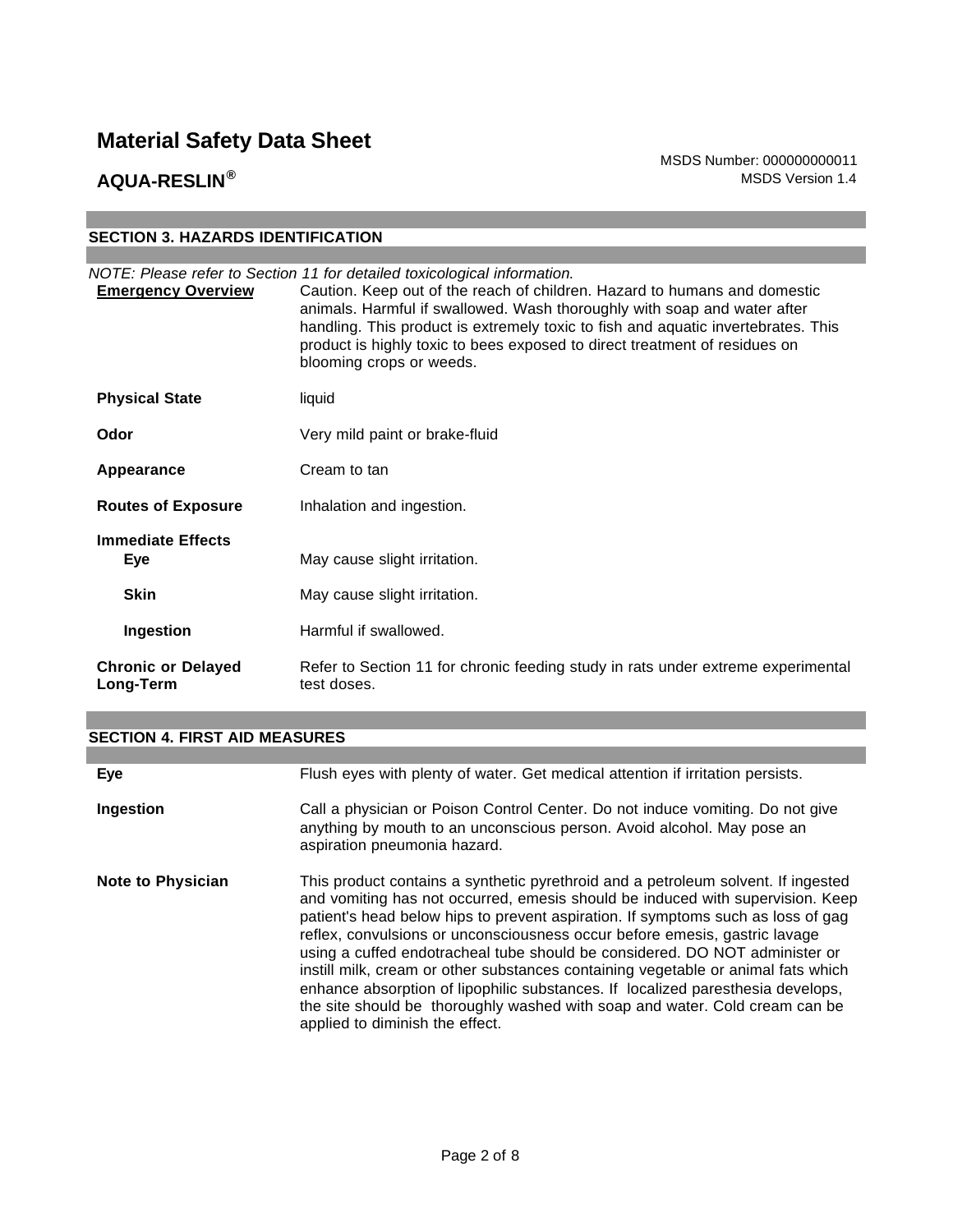MSDS Number: 000000000011 **AQUA-RESLIN<sup>®</sup>** MSDS Version 1.4

| <b>SECTION 5. FIRE FIGHTING MEASURES</b>    |                                                                                                                                           |  |  |
|---------------------------------------------|-------------------------------------------------------------------------------------------------------------------------------------------|--|--|
|                                             |                                                                                                                                           |  |  |
| <b>Flash Point</b>                          | > 93 °C / > 199 °F<br>Method: Tagliabue Closed Cup                                                                                        |  |  |
| <b>Suitable Extinguishing</b><br>Media      | carbon dioxide (CO2), dry chemical, foam, water                                                                                           |  |  |
| <b>Fire Fighting</b><br><b>Instructions</b> | As in any fire, wear self-contained breathing apparatus pressure-demand,<br>MSHA/NIOSH approved (or equivalent) and full protective gear. |  |  |

#### **SECTION 6. ACCIDENTAL RELEASE MEASURES**

**General and Disposal** Soak up with an absorbent material such as sand, sawdust, earth, fuller's earth, etc. Dispose of with chemical waste.

#### **SECTION 7. HANDLING AND STORAGE**

**Handling Procedures** Wash thoroughly with soap and water after handling.

**Storing Procedures** Store upright at room temperature. Do not contaminate water, food, or feed by storage or disposal.

### **SECTION 8. EXPOSURE CONTROLS/PERSONAL PROTECTION**

| <b>Eye/Face Protection</b> | safety glasses |
|----------------------------|----------------|
|----------------------------|----------------|

**Body Protection impervious gloves** 

#### **Exposure Limits**

| ACGIH                              | TWA            |           | $100$ ppm              |
|------------------------------------|----------------|-----------|------------------------|
| <b>NIOSH</b>                       | REL            |           | 350 mg/m3              |
| <b>NIOSH</b>                       | Ceil Time      |           | 1,800 mg/m3            |
| OSHA Z1                            | PEL            | 500 ppm   | $2,900 \text{ mg/m}$ 3 |
| OSHA Z1A                           | TWA            | $100$ ppm | 525 mg/m3              |
| US CA OEL                          | <b>TWA PEL</b> | $100$ ppm | 525 mg/m3              |
| Odorless mineral spirits 8052-41-3 |                |           |                        |

#### **SECTION 9. PHYSICAL AND CHEMICAL PROPERTIES**

**Appearance** Cream to tan

**Physical State** liquid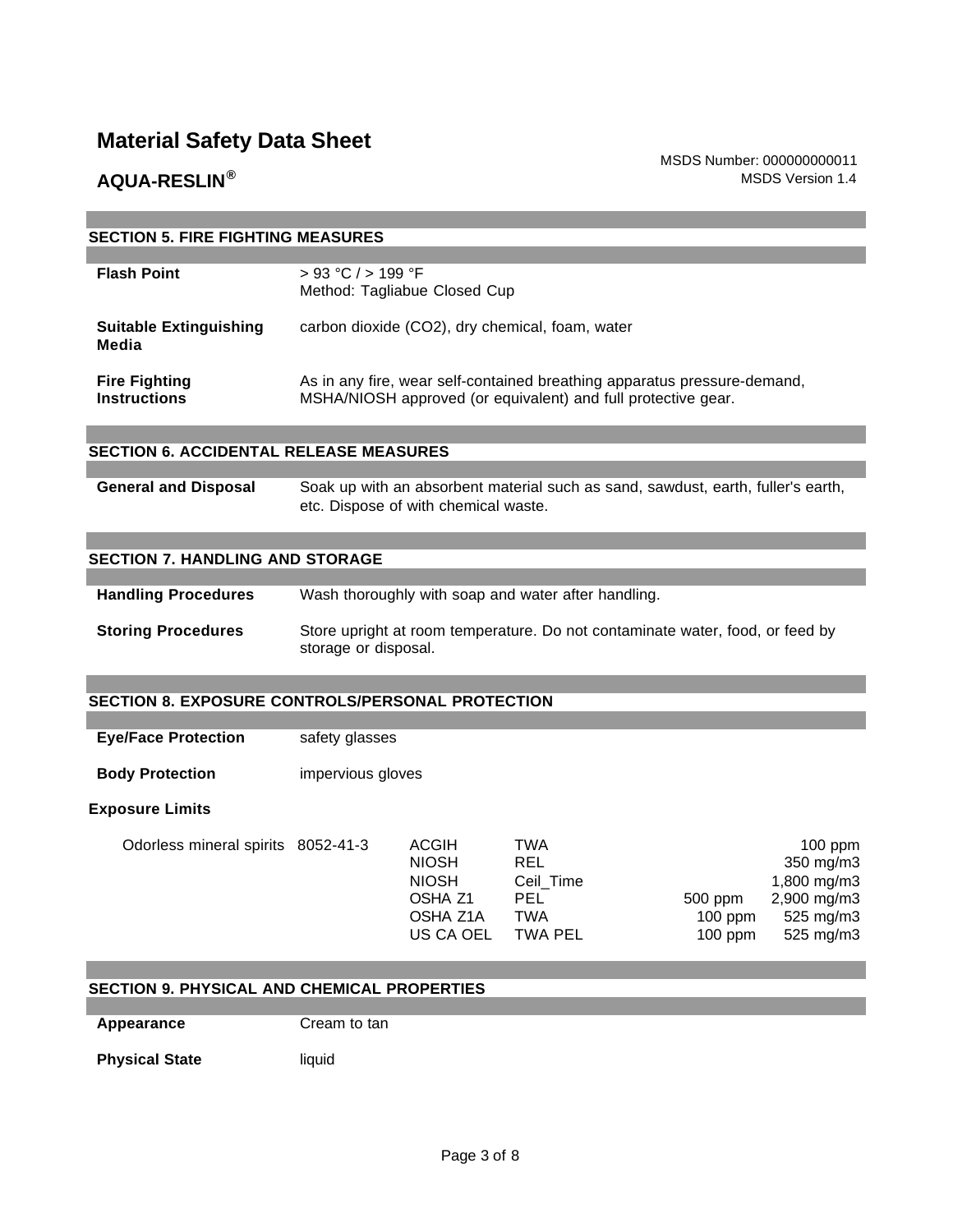| Odor                    | Very mild paint or brake-fluid |
|-------------------------|--------------------------------|
| рH                      | 5.1                            |
| <b>Specific Gravity</b> | 1.015 at 22 $^{\circ}$ C       |
| <b>Density</b>          | 8.46 lbs/gal                   |
| Solubility (in water)   | soluble                        |
| <b>Viscosity</b>        | 170 cp<br>23 °C                |

MSDS Number: 000000000011 **AQUA-RESLIN<sup>®</sup>** MSDS Version 1.4

#### **SECTION 10. STABILITY AND REACTIVITY**

**Chemical Stability** Stable

| <b>Conditions to Avoid</b> | extreme temperatures |
|----------------------------|----------------------|
|                            |                      |

**Hazardous Polymerization (Conditions to avoid)** Will not occur

### **SECTION 11. TOXICOLOGICAL INFORMATION**

| <b>Acute Oral Toxicity</b>       | The following data was developed with: Aqua-Permanone (EPA No. 432-796) for<br>which Aqua-Reslin is an alternate name and also Permanone Insect Killer R7<br>which has a similar formulation of 20.9% Permethrin and 20.1% Piperonyl<br>Butoxide.<br>Rat: LD50: 1,000 mg/kg<br>Slightly toxic.               |
|----------------------------------|--------------------------------------------------------------------------------------------------------------------------------------------------------------------------------------------------------------------------------------------------------------------------------------------------------------|
| <b>Acute Dermal Toxicity</b>     | The following data was developed with: Aqua-Permanone (EPA No. 432-796) for<br>which Aqua-Reslin is an alternate name and also Permanone Insect Killer R7<br>which has a similar formulation of 20.9% Permethrin and 20.1% Piperonyl<br>Butoxide.<br>Rabbit: LD50: $>$ 5,000 mg/kg<br>Practically non-toxic. |
| <b>Acute Inhalation Toxicity</b> | The following data was developed with: Aqua-Permanone (EPA No. 432-796) for<br>which Aqua-Reslin is an alternate name and also Permanone Insect Killer R7<br>which has a similar formulation of 20.9% Permethrin and 20.1% Piperonyl<br>Butoxide.<br>Rat: LC50: $> 2.87$ mg/l 4 h<br>Practically non-toxic.  |
| <b>Skin Irritation</b>           | The following data was developed with: Aqua-Permanone (EPA No. 432-796) for<br>which Aqua-Reslin is an alternate name and also Permanone Insect Killer R7                                                                                                                                                    |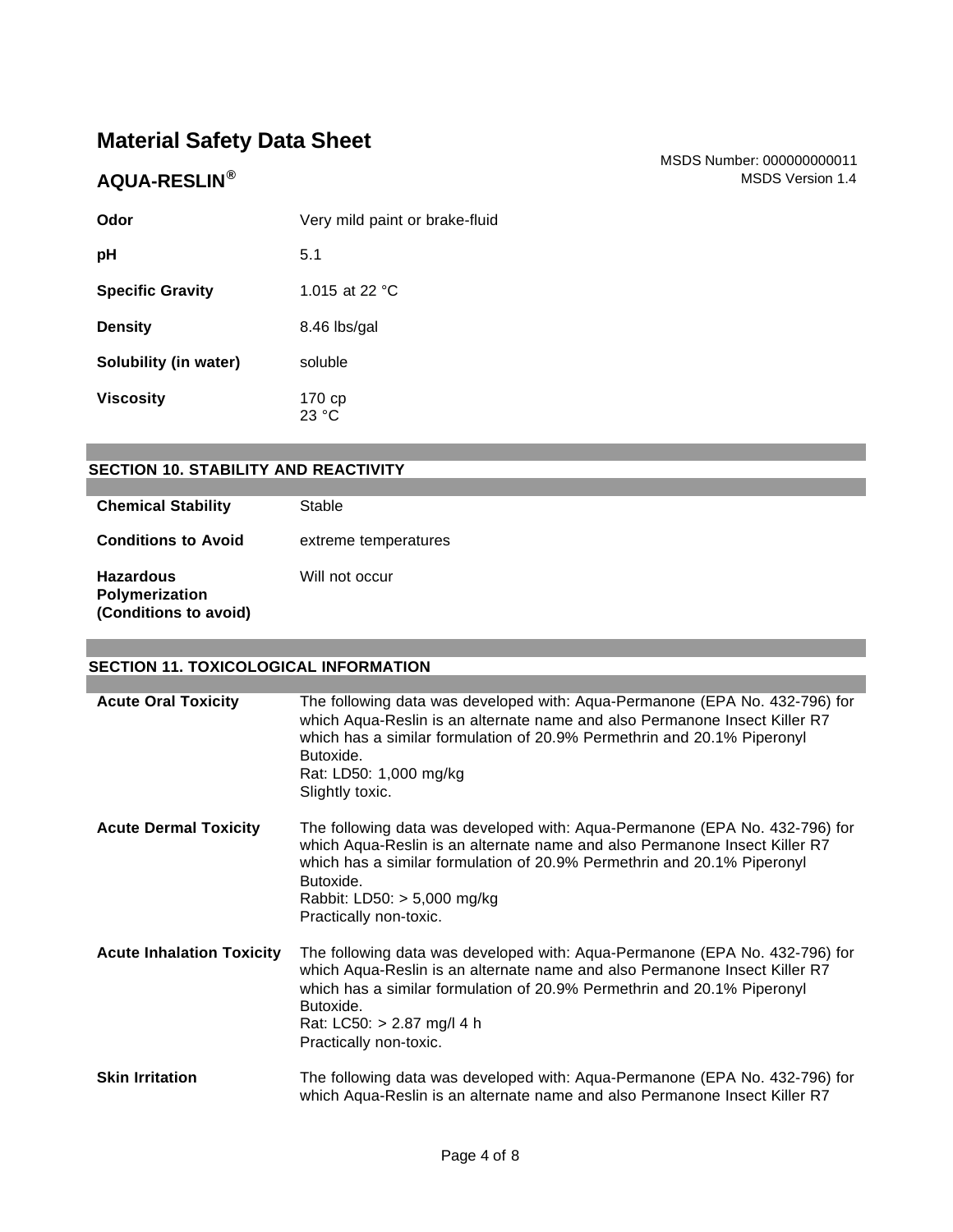$AQUA-RESLIN<sup>®</sup>$ 

| MSDS Number: 000000000011 |
|---------------------------|
| MSDS Version 1.4          |

|                       | which has a similar formulation of 20.9% Permethrin and 20.1% Piperonyl<br>Butoxide.<br>Rabbit: Slightly irritating                                                                                                                                                               |
|-----------------------|-----------------------------------------------------------------------------------------------------------------------------------------------------------------------------------------------------------------------------------------------------------------------------------|
| <b>Eve Irritation</b> | The following data was developed with: Aqua-Permanone (EPA No. 432-796) for<br>which Aqua-Reslin is an alternate name and also Permanone Insect Killer R7<br>which has a similar formulation of 20.9% Permethrin and 20.1% Piperonyl<br>Butoxide.<br>Rabbit: Slightly irritating. |
| <b>Sensitization</b>  | The following data was developed with: Aqua-Permanone (EPA No. 432-796) for<br>which Aqua-Reslin is an alternate name and also Permanone Insect Killer R7<br>which has a similar formulation of 20.9% Permethrin and 20.1% Piperonyl<br>Butoxide.<br>Guinea pig: Non-sensitizing  |

THE FOLLOWING DATA WERE DEVELOPED WITH: permethrin and piperonyl butoxide, the active ingredients.

**Chronic Toxicity** A statiscally significant increase in the incidence of lung and liver tumors was observed in female mice receiving diets containing 375 and 750 mg/kg/day of permethrin technical over 85 weeks.

> A statistically significant increase in the number of benign liver tumors appeared in mice fed piperonyl butoxide technical at doses which far exceed any anticipated daily human intake. Independent and industry toxicological experts who have reviewed the data agree that the findings of the study do not indicate a health risk to human beings.

#### **Assessment Carcinogenicity**

| <b>ACGIH</b><br>None<br><b>NTP</b><br>None<br><b>IARC</b><br>Permethrin<br>Piperonyl butoxide<br><b>OSHA</b><br>None | 52645-53-1<br>$51 - 03 - 6$                                                                                                                                                                                                       | 3<br>3 |  |
|----------------------------------------------------------------------------------------------------------------------|-----------------------------------------------------------------------------------------------------------------------------------------------------------------------------------------------------------------------------------|--------|--|
| <b>Reproductive &amp;</b><br><b>Developmental Toxicity</b>                                                           | Reproductive performance and offspring development in rats were unaffected<br>when piperonyl butoxide was fed at dietary concentrations of up to 1000 ppm<br>over two successive generations.                                     |        |  |
| Teratogenicity                                                                                                       | Permethrin was not teratogenic when tested in rats. There were no birth defects<br>or adverse effects on reproductive parameters in tests with rats or rabbits for<br>piperonyl butoxide. It is not considered to be teratogenic. |        |  |
| <b>Mutagenicity</b>                                                                                                  | Permethrin did not produce any mutagenic effects when tested in the Ames test.                                                                                                                                                    |        |  |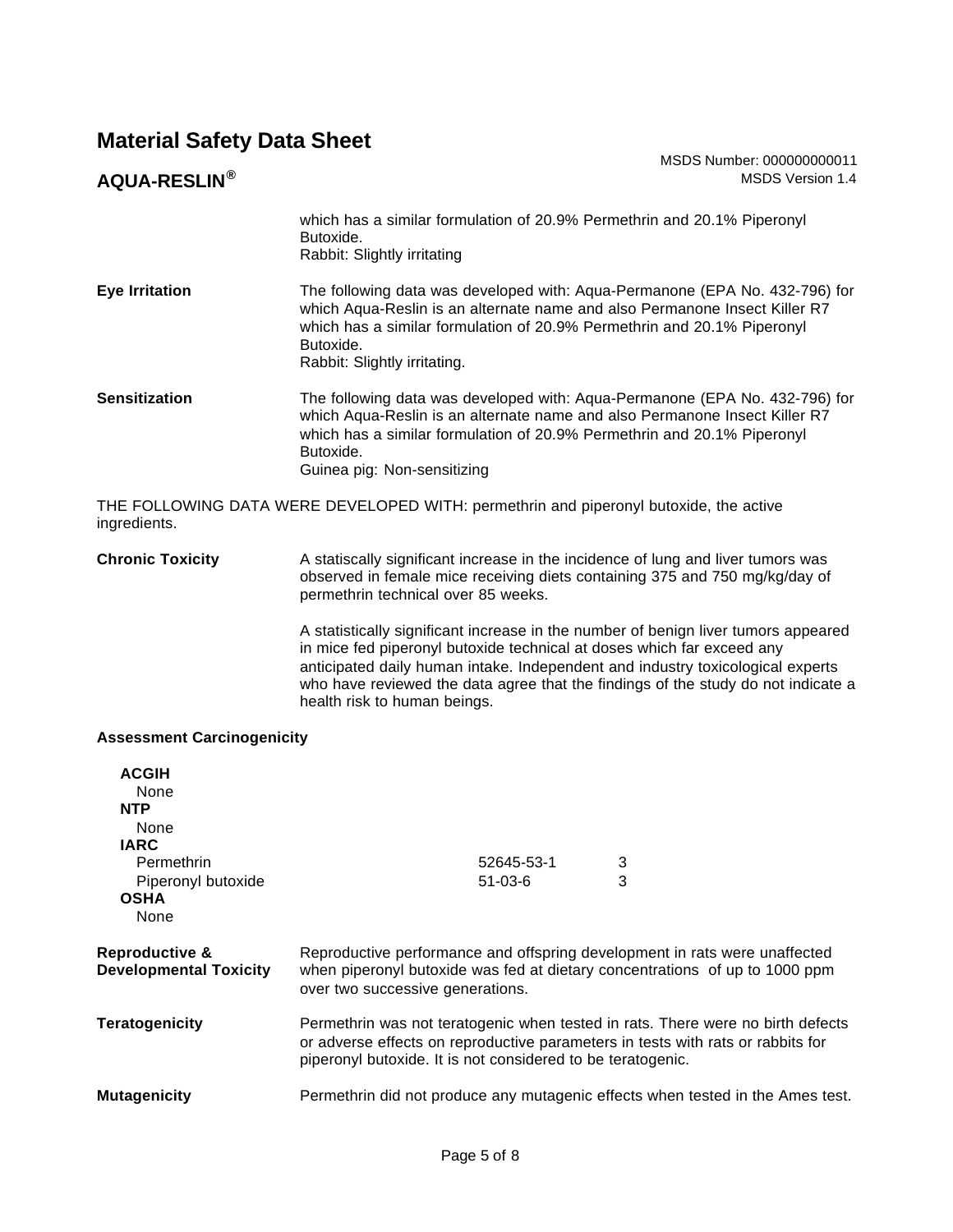Piperonyl Butoxide was not genotoxic in several tests including the Ames mutagenicity assay, chromosome aberration in Chinese hamster ovary (CHO) cells, CHO/HGPRT assay with S9 activation, and in the unscheduled DNA systhesis (UDS) assay in cultured human liver cells.

#### **SECTION 12. ECOLOGICAL INFORMATION**

**Environmental Precautions** This pesticide is extremely toxic to fish and other invertebrates. Do not apply directly to water, to areas where surface water is present or to intertidal areas below mean high water mark. Do not apply when weather conditions favor drift from treated areas. Drift and runoff from treated areas may be hazardous to aquatic organisms in neighboring areas. Do not contaminate water when disposing of equipment rinsate. Do not apply when wind speeds exceed 10 MPH. Do not apply directly to water, to areas where surface water is present or to intertidal areas below the mean high water mark. Do not apply when weather conditions favor drift from treated areas. Drift and runoff may be hazardous to aquatic organisms in neighboring areas. Do not contaminate water when disposing of equipment washwaters. Do not apply when wind speeds exceed 10 mph.

> This product is highly toxic to bees exposed to direct treatment of residues on blooming crops or weeds. Do not apply it or allow it to drift to crops or weeds on which bees are actively foraging. Applications should be timed to provide maximum possible interval between treatment and the next period of bee activity.

#### **SECTION 13. DISPOSAL CONSIDERATIONS**

| <b>General Disposal</b><br><b>Guidance</b> | Pesticide, spray mixture or rinse water that cannot be used according to label<br>instructions may be disposed of at an approved waste disposal facility.                                                                                                                                                                                                                                                                                                                            |
|--------------------------------------------|--------------------------------------------------------------------------------------------------------------------------------------------------------------------------------------------------------------------------------------------------------------------------------------------------------------------------------------------------------------------------------------------------------------------------------------------------------------------------------------|
| <b>Container Disposal</b>                  | Metal Containers: Triple rinse or equivalent. Then offer for recycling or<br>reconditioning, or puncture and dispose of in a sanitary landfill, or by other<br>procedures approved by state and local authorities.<br>Plastic Containers: Triple rinse or equivalent. Then offer for recycling or<br>reconditioning or puncture and dispose of in a sanitary landfill or incineration, or<br>if allowed by State and Local authorities, by burning. If burned, stay out of<br>smoke. |
| <b>RCRA Classification</b>                 | Not Regulated under this Statute                                                                                                                                                                                                                                                                                                                                                                                                                                                     |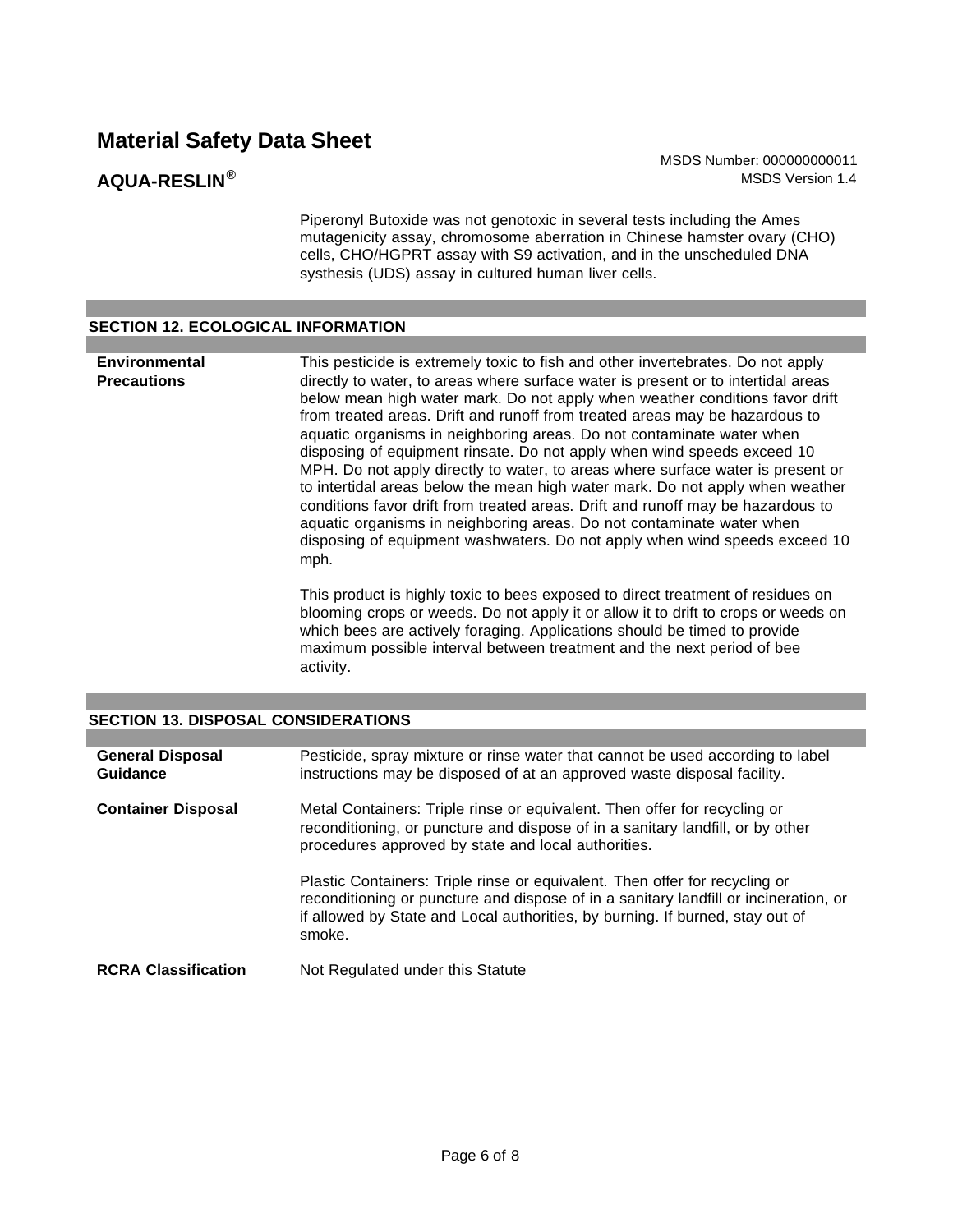### **SECTION 14. TRANSPORT INFORMATION**

PROPER SHIPPING NAME: Not DOT Regulated

NOTE: For transport purposes (49 CFR Part 173.132), the calculated 1-Hour LC50 (Rat) is: 11.48 mg/l.

### **SECTION 15. REGULATORY INFORMATION**

| <b>US Federal</b><br><b>EPA Registration No.</b>                                                                                                           | 432-796                    |                    |      |  |  |  |  |
|------------------------------------------------------------------------------------------------------------------------------------------------------------|----------------------------|--------------------|------|--|--|--|--|
| <b>TSCA list</b>                                                                                                                                           |                            |                    |      |  |  |  |  |
| Piperonyl butoxide                                                                                                                                         | $51 - 03 - 6$              |                    |      |  |  |  |  |
| Odorless mineral spirits                                                                                                                                   | 8052-41-3                  |                    |      |  |  |  |  |
| <b>TSCA 12b export notification</b><br><b>None</b>                                                                                                         |                            |                    |      |  |  |  |  |
| SARA Title III - section 302 - notification and information                                                                                                |                            |                    |      |  |  |  |  |
| None                                                                                                                                                       |                            |                    |      |  |  |  |  |
| SARA Title III - section 313 - toxic chemical release reporting                                                                                            |                            |                    |      |  |  |  |  |
| Permethrin                                                                                                                                                 | 52645-53-1                 |                    | 1.0% |  |  |  |  |
| Piperonyl butoxide                                                                                                                                         | $51 - 03 - 6$              |                    | 1.0% |  |  |  |  |
| <b>US States Regulatory</b>                                                                                                                                |                            |                    |      |  |  |  |  |
| <b>CA Prop65</b>                                                                                                                                           |                            |                    |      |  |  |  |  |
| This product does not contain any substances known to the State of California to cause cancer.                                                             |                            |                    |      |  |  |  |  |
| This product does not contain any substances known to the State of California to cause reproductive<br>harm.                                               |                            |                    |      |  |  |  |  |
| US State right-to-know ingredients                                                                                                                         |                            |                    |      |  |  |  |  |
| Permethrin                                                                                                                                                 | 52645-53-1                 | <b>NJ</b>          |      |  |  |  |  |
| Piperonyl butoxide                                                                                                                                         | $51 - 03 - 6$              | <b>NJ</b>          |      |  |  |  |  |
| Odorless mineral spirits                                                                                                                                   | 8052-41-3                  | CA, IL, MN, PA, RI |      |  |  |  |  |
| <b>Canadian Regulations</b><br><b>Canadian Registrat. No.</b><br><b>Canadian Domestic Substance List</b><br>Piperonyl butoxide<br>Odorless mineral spirits | $51 - 03 - 6$<br>8052-41-3 |                    |      |  |  |  |  |
| Environmental<br><b>CERCLA</b><br>None<br><b>Clean Water Section 307 Priority Pollutants</b><br>None<br>Safe Drinking Water Act Maximum Contaminant Levels |                            |                    |      |  |  |  |  |